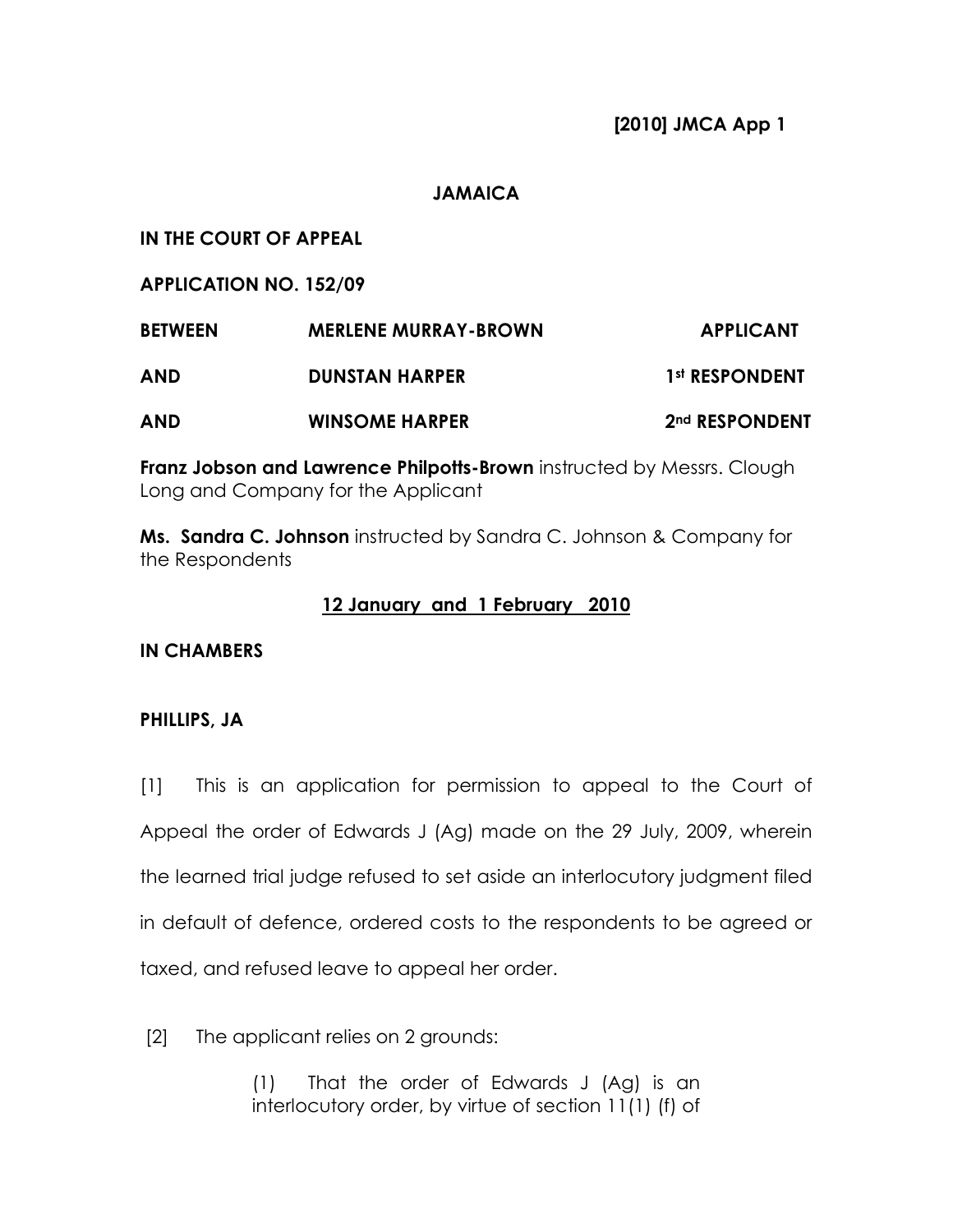the Judicature (Appellate Jurisdiction) Act and rule 1.8 (1) of the Court of Appeal Rules. Permission is therefore required to appeal the judgment and since Edwards J (Ag) refused permission, the application was made anew before a single judge of appeal.

(2) The appeal has a real chance of success.

With regard to the first ground, I must indicate right away that I am in agreement that the order is an interlocutory one and thus permission must be sought and granted in order for the applicant to pursue an appeal in this court.

### The proceedings below

[3] The respondents in this matter, Dunstan and Winsome Harper, on the 21 December, 2007 filed a claim form against the applicant, Merlene Murray- Brown for damages for personal injuries and loss arising out of a motor vehicle accident which took place on the 18 November, 2004. The respondents alleged that whilst the 1st respondent was "lawfully driving" his Nissan Pick-Up Motor Truck Licensed No. 6705 AI, in which the 2nd respondent was a passenger , along the Point Main Road in the parish of Hanover, the applicant's servant and/or agent so recklessly, negligently and carelessly drove the applicant's Leyland Motor Truck Licensed No. CB6742 that it collided into the rear of the  $1<sup>st</sup>$  respondent's motor truck, which was stationary on the soft shoulder of the said roadway due to reduced visibility caused by thick smoke on the roadway.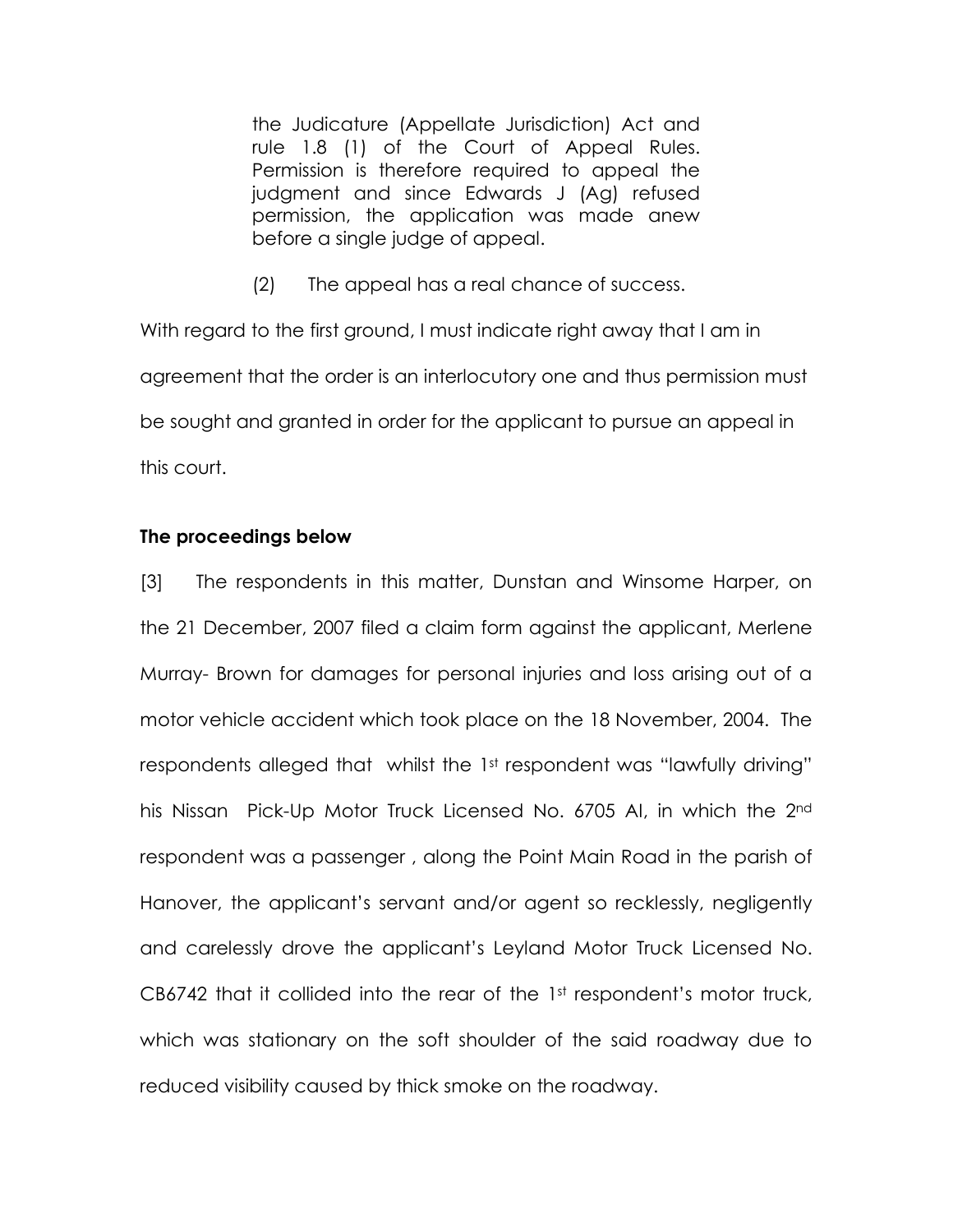As a result of the collision, the respondents claimed to have suffered personal injuries, sustained loss, damage and incurred expenses.

 [4] Particulars of claim were filed with the claim form and included particulars of negligence of the applicant's servant and/or agent, which stated inter alia that he was driving at too fast a rate of speed; failed to proceed along the roadway in a cautious manner in light of the thick cloud of smoke on the roadway; failed to conform to the hazard light signal which was then showing on the 1st respondent's motor vehicle; and generally failed to keep a proper look out or to drive in a manner so as to avoid an accident given the hazardous conditions existing on the roadway at the material time. The particulars of claim also included particulars of injuries of the respondents and of their special damages.

[5] The applicant filed an acknowledgement of service on the 30 April, 2008 indicating that she intended to defend the claim. This was however not served immediately, as it appears from the record to have been served on the 23 June, 2008. In the interim the respondents filed on the 29 May, 2008 judgment in default of acknowledgment of service. Subsequent to this, unknown to the respondents, the applicant filed her defence on the 2 July, 2008. On the 21 October, 2008, the respondents were advised by the Deputy Registrar to re-do the judgment papers previously filed as the acknowledgment of service had been filed in time.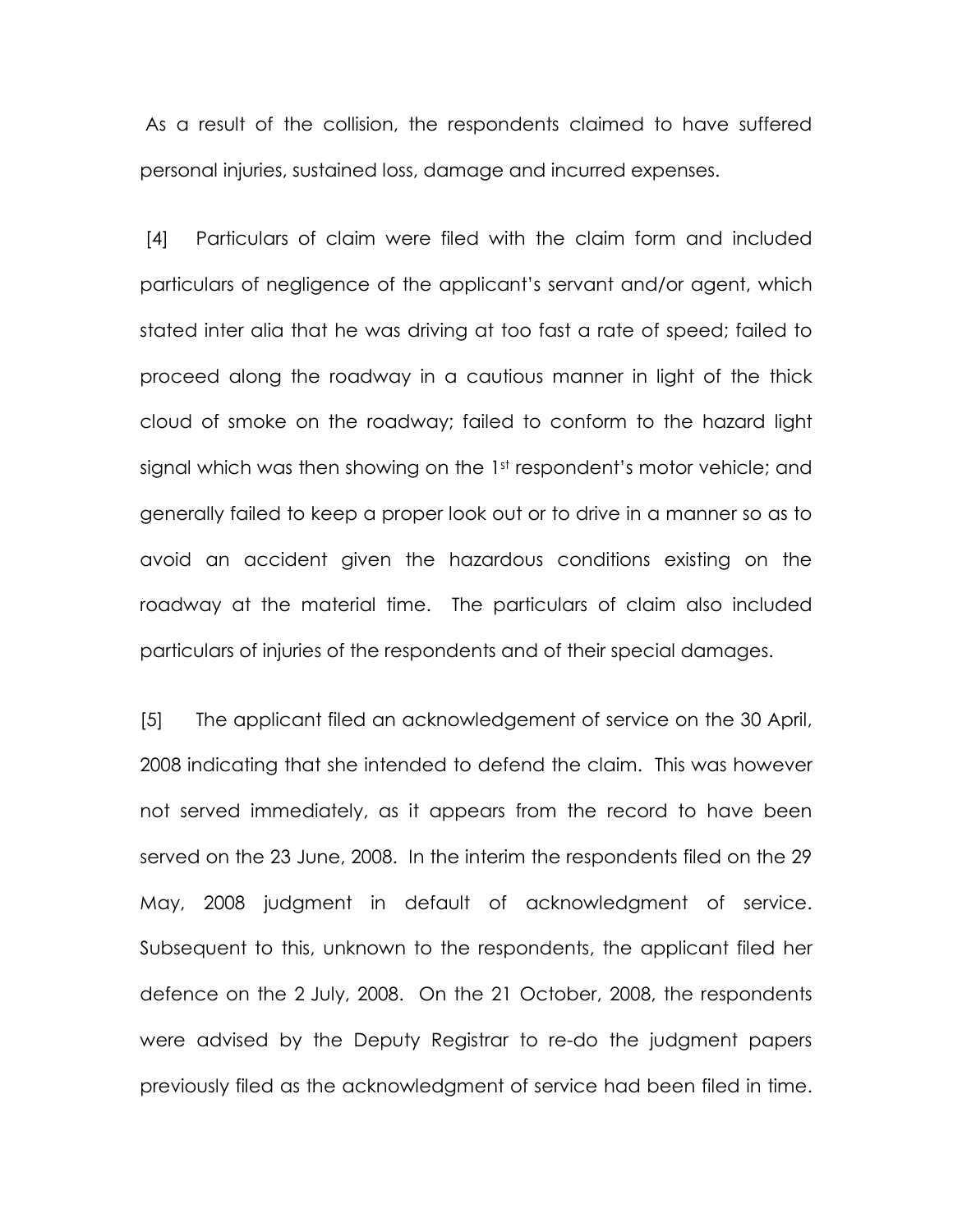They were also informed that the defence was also filed but out of time. The defence filed would then have been about 4 weeks out of time.

[6] On 27 October, 2008 the respondents filed judgment in default of defence, which was duly entered by the Deputy Registrar in Judgment Binder 746 Folio 5 but not served on the applicant until 19 March, 2009. The judgment in default of defence although it was dated 27 October, 2008 and bore the date stamp of the Supreme Court of the said date, the date on the document had been crossed out to say 29 May, 2008, which was the Supreme Court date stamp on the earlier judgment filed in default of acknowledgement of service. This apparently led the applicant to initially claim before the court below that the judgment obtained in default of defence was irregular, but since this clearly was not so, and no arguments were proffered before me to that effect, I shall say no more about it.

[7] On 28 March, 2008 the applicant filed the application to set aside the judgment entered in default of defence, and sought leave for the defence already filed to stand or that the applicant be given 14 days to file it's defence. The grounds of that application, were, inter alia that the applicant had a real prospect of successfully defending the claim, the applicant had made the application as soon as was reasonably practicable after she became aware of the entry of the judgment in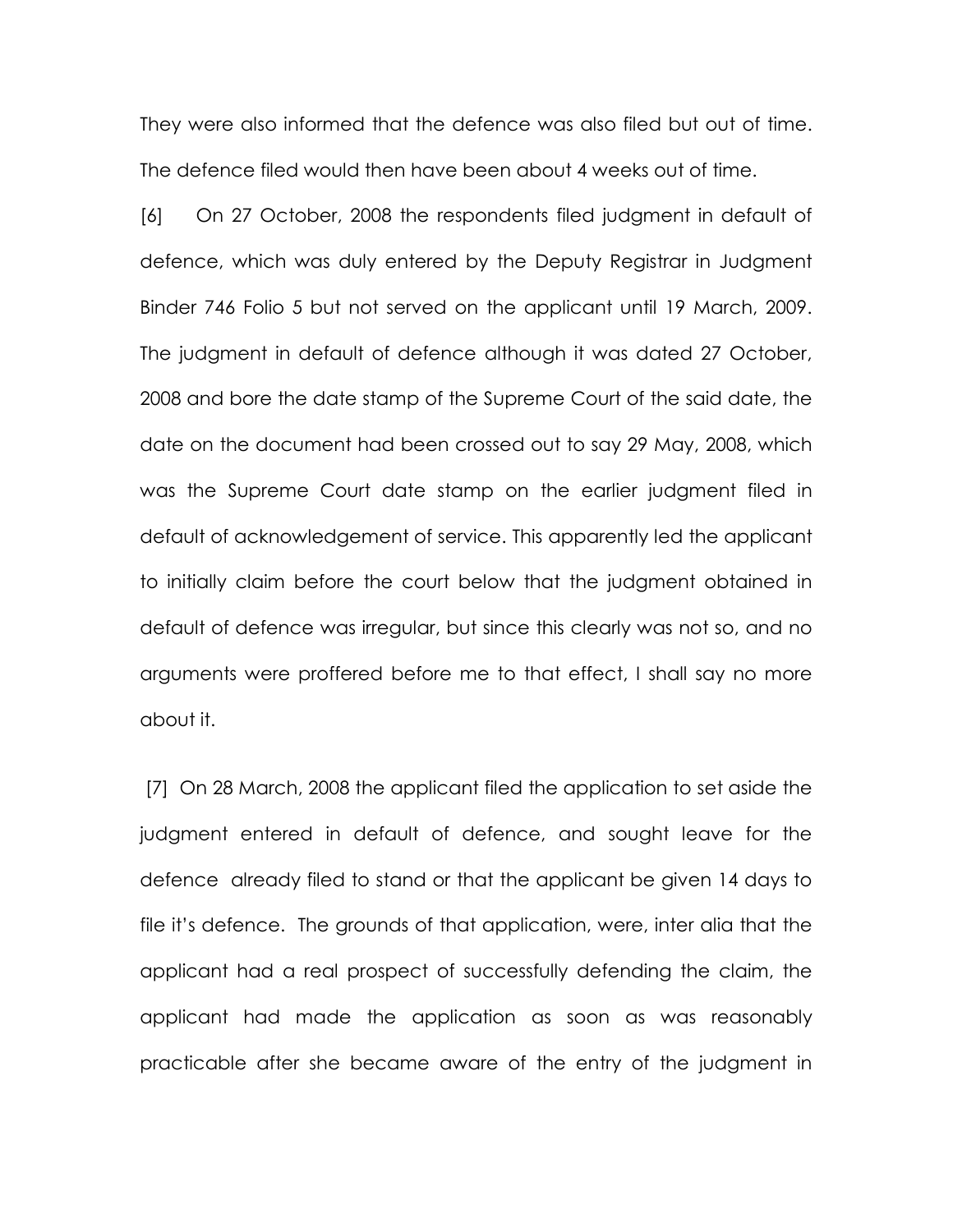default of defence, and that she had a good explanation for failing to file the defence in time.

[8] The applicant filed an affidavit in support of the application setting out the chronological history of the matter as set out above. She further stated that as soon as she became aware of the judgment, she instructed her attorneys to make an application to set it aside as she had already filed a defence, as she had always intended to defend the claim. The applicant also deponed that she had a good defence to the claim. She stated further that she had a real prospect of successfully defending the claim, for, at the material time she denied that whether by herself or by her servants and/or agents she was guilty of any negligence. She also stated in paragraph 11 of her affidavit as follows:

> "11. Further that on the occasion complained of the driver of the Defendant's [applicant's] vehicle did so without the consent of the Defendant and in clear breach of the stated instructions given by the Defendant and hence was on a frolic of his own and was not my servant and/or agent."

The defence which had been filed out of time, without the permission of the court, was attached to the affidavit and contained the statement made at paragraph 11 above in the pleading.

 [9] The respondents responded by filing their affidavit on the 24 June, 2009 which contained 7 exhibits. They attached as exhibit D & W1, a copy of a letter dated 26 October, 2006 from the insurers of the applicant,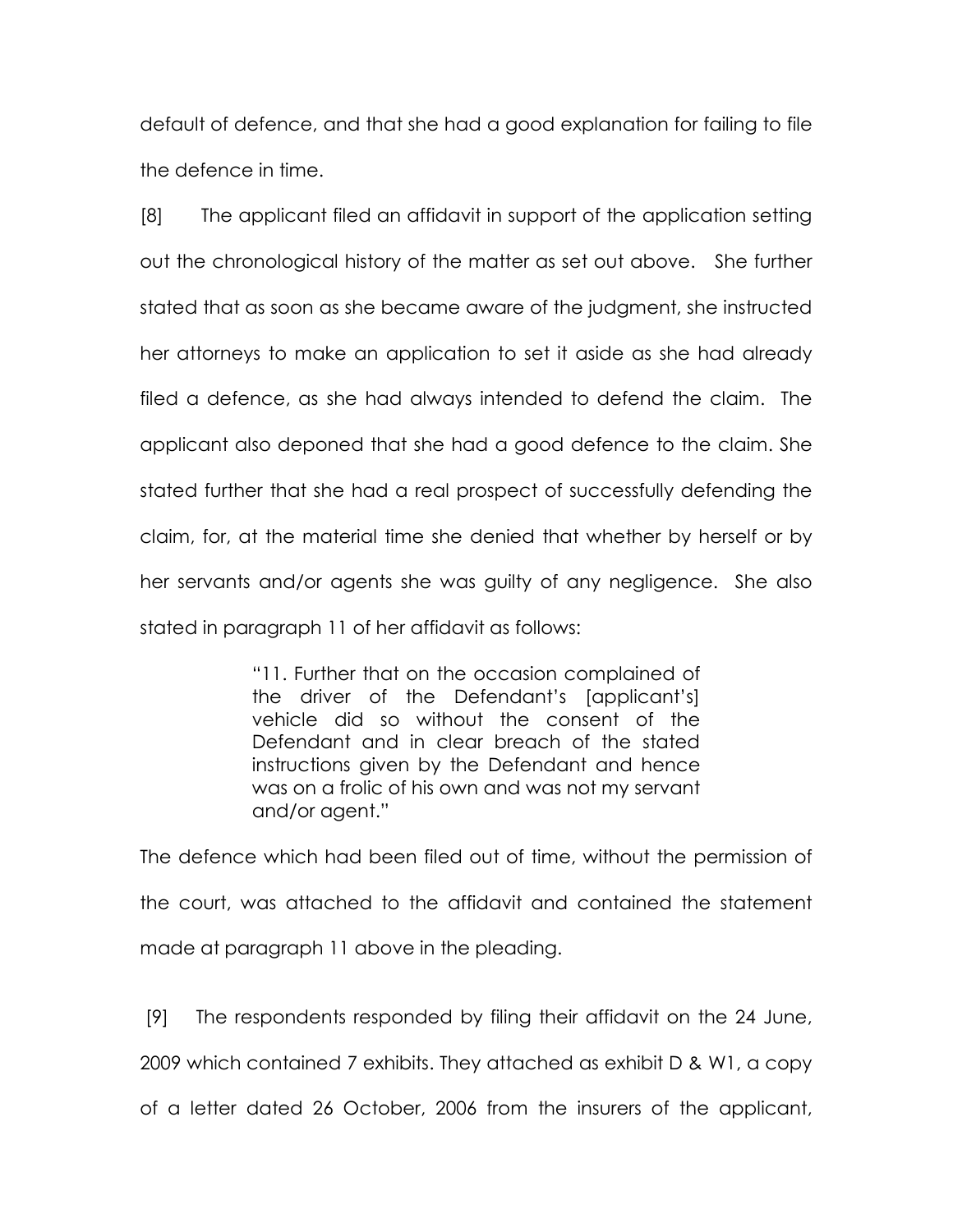indicating that based on information in their possession the driver of the applicant's car at the material time was one Wayne Augustus, and checks at the Tax Office had revealed no trace of a licence having been issued to him. This, they said was a breach of the applicant's policy and also a misrepresentation of certain facts.

 [10] This letter prompted exhibit D &W2 from the respondents' attorneys indicating that they were informed that the insurers would not be indemnifying the applicant in respect of the accident and therefore inviting the applicant to enter into negotiations to settle the matter. The respondents deposed that the parties did enter into negotiations for settlement but the negotiations did not bear fruit and so they filed suit and entered the judgments as described herein, which were attached to the affidavit as exhibits D & W3, 4 & 5.

[11] The respondents stated that the defence had no merit as the 1st respondent's vehicle was stationary on the soft shoulder due to the smoke and diminished visibility, and it was the wanton disregard for the hazard on the roadway by the applicant's servant and/or agent which caused the accident, particularly since the applicant collided with the rear of the respondent's vehicle.

 [12] The respondents also challenged the sincerity of the applicant's defence as it did not address the specific acts of negligence pleaded,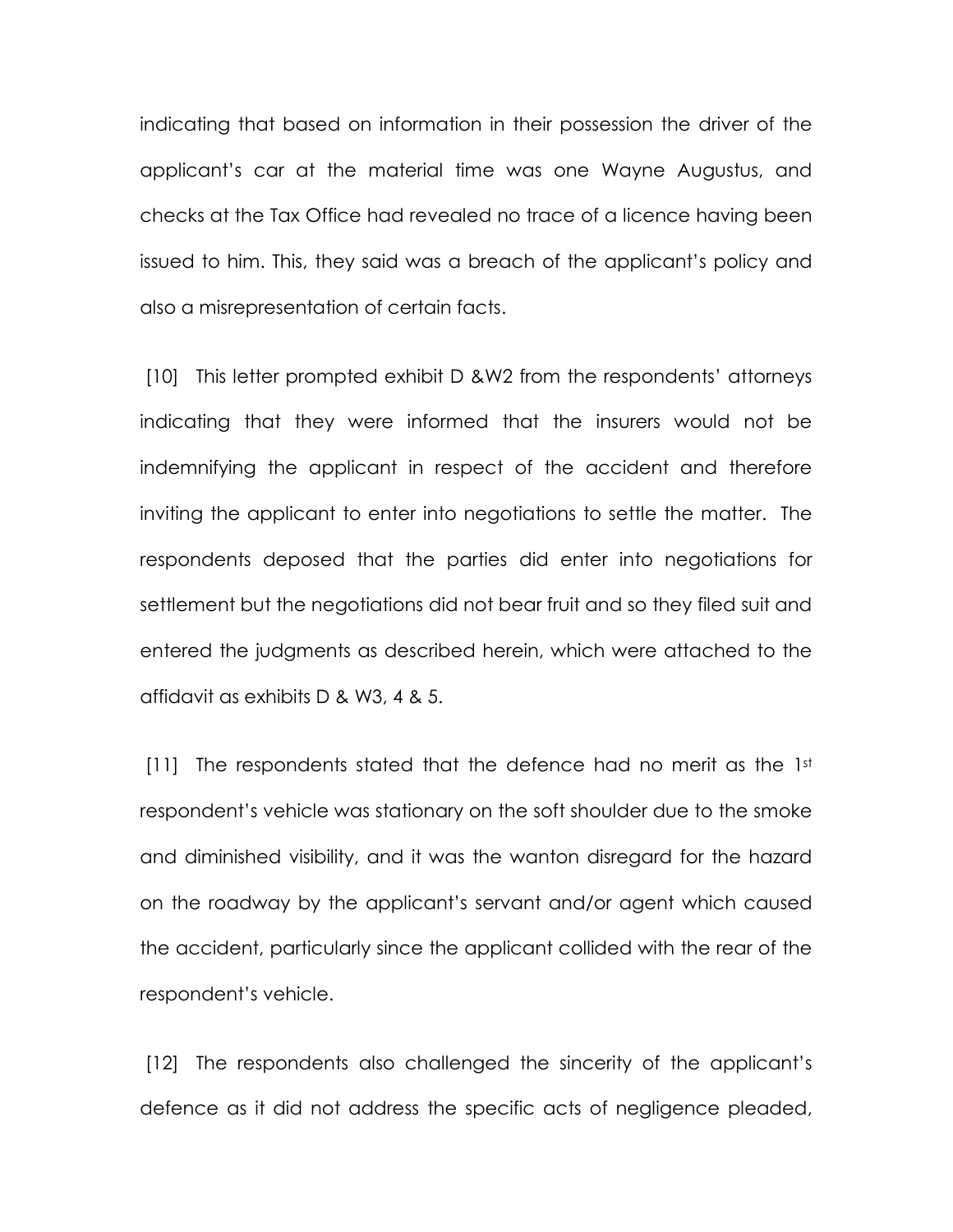and stated that although the applicant had denied that the driver was her servant and/or agent, she had indicated as long ago as 2005 that Wayne Augustus had deceived her into believing that he had a valid driver's licence and so had been hired by her without any due diligence checks. The respondents also stated that the applicant had tried to substitute the driver's name to that of Patrick Baker, but that had been rejected by the insurers who had stuck to the name of Wayne Augustas which appeared on the police report as the driver of the applicant's Leyland truck. The respondents attached a copy of the police report dated 24 March, 2005 as exhibit D & W6, and as exhibit D & W7, a copy of a letter dated 1 December, 2005, from the applicant. This latter letter was addressed to the respondents' attorneys and as it formed an integral part of both proceedings, the application in the court below and in the application before me, I will set it out in its entirety as follows:

> "8 Elesmere Drive Kingston 19

December 1, 2005

Sandra C. Johnson & Company 77 Church Street Kingston

Dear Sir/Madam,

Please be advice (sic) that we take into consideration your client (sic) Mr. and Mrs. Duncan Harper who were both injured in the motor vehicle accident.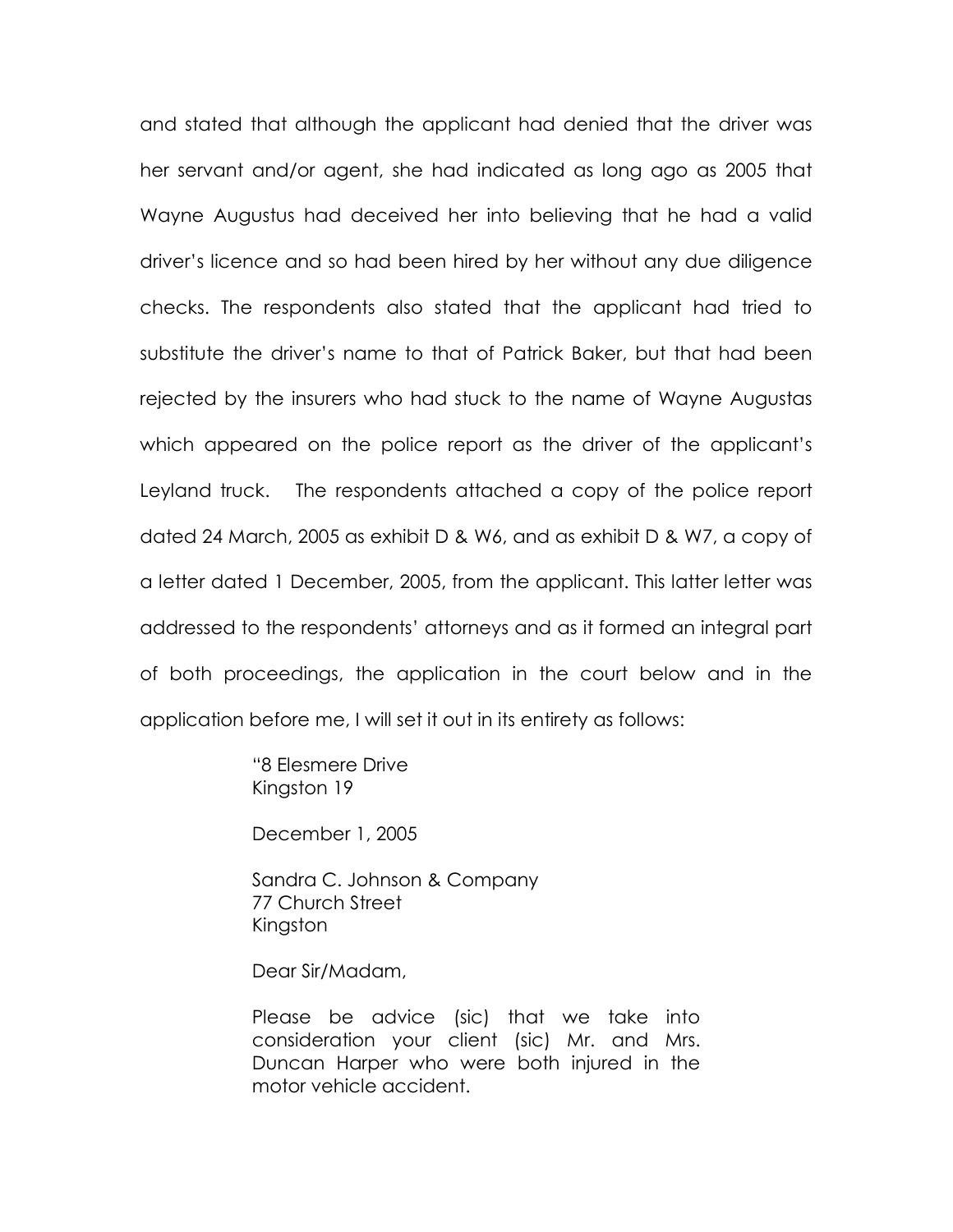However, due to misleading information regarding our driver's name the insurance was delayed. The insurance is now in progress because of its awareness of drivers (sic) name (Patrick Baker).

Therefore, I kindly ask you to contact Mr. Roland Lawrence at Covenant Insurance Brokers Ltd. for further information.

Yours respectfully,

Miss Marlene Murray"

The respondents therefore challenged what they called a new defence, "at this late stage of the proceedings, which was a mere sham" and argued that it ought to be rejected by the court.

[13] The applicant filed an affidavit in response and indicated that negotiations had taken place without prejudice, and that the respondents' attorneys had rejected the offer made to them. She maintained that she had a valid defence, denied that she had employed Wayne Augustas without due diligence, and or that he had deceived her into believing that he had a valid driver's licence, and that she had tried to substitute the name of the driver. Additionally, she stated that she had not signed exhibit D & W7, and finally claimed that as the respondents had sued her, she was entitled to raise and rely on any defence open to her, which included the defence that the driver at the material time was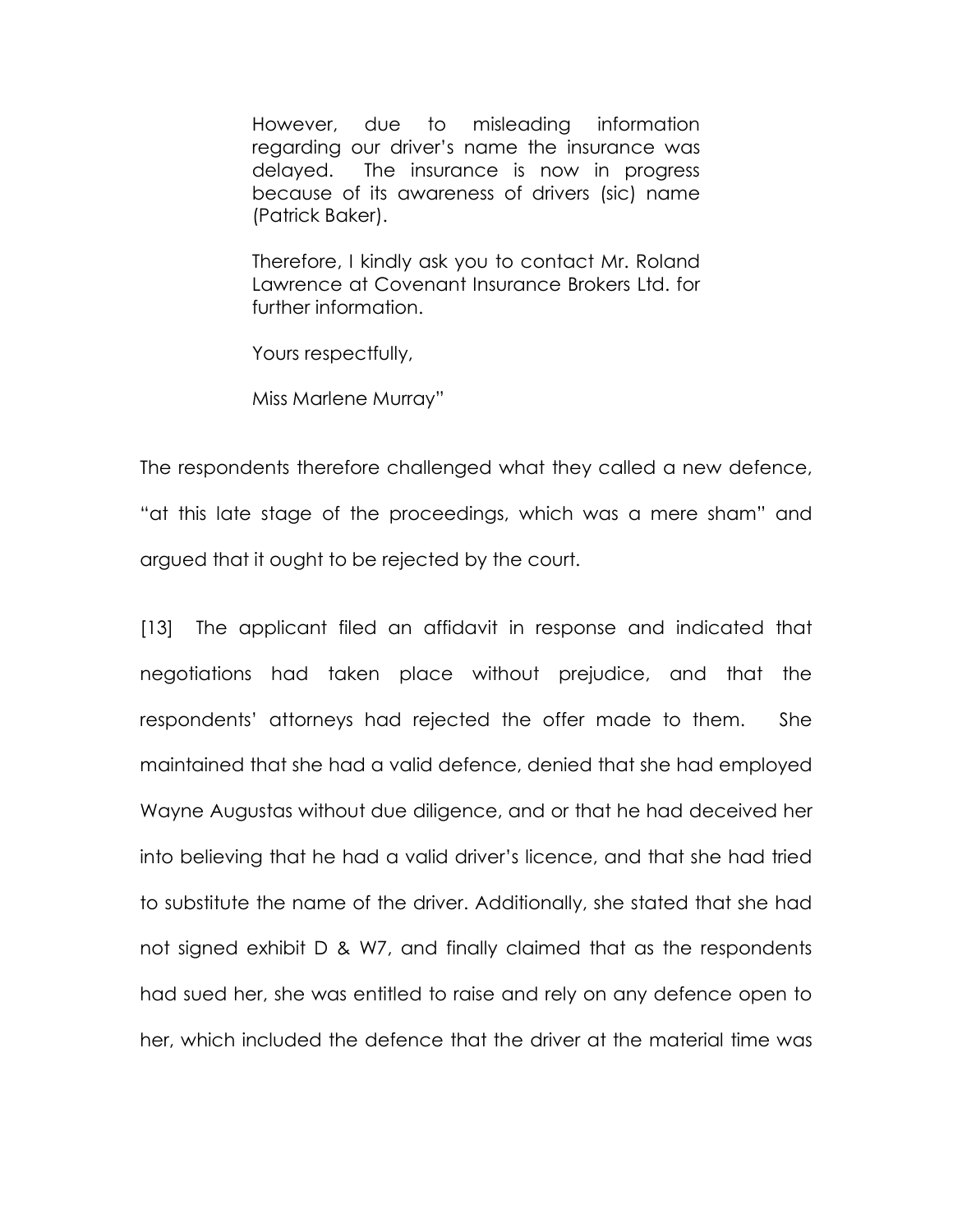on a frolic of his own having disobeyed clear instructions and therefore was not her servant and/or agent.

[14] The application went before Edwards J on the 29 July, 2009. The learned trial judge indicated in her judgment that the relevant rule with regard to setting aside or varying a judgment is rule 13.3 of the Civil Procedure Rules (CPR), 2002. Ultimately, she found that the applicant had not demonstrated that she had a real prospect of successfully defending the claim, although she found that she had applied to the court as soon as was reasonably practicable after the judgment had been entered, that is, within a reasonable time. However, with regard to whether the applicant had given a "good explanation" for the failure to file her defence in time, she found that the only reason given by the applicant, was "mere inadvertence". She added that no explanation had been given for the same in the affidavit of merit, nor in the submissions of counsel. In fact, the learned trial judge stated that in her view, "By no stretch of imagination can inadvertence be a good explanation for failing to file a defence in the time stipulated". Needless to say, the applicant strongly criticizes this statement.

[15] With regard to the merit of the defence, the learned trial judge had this to say: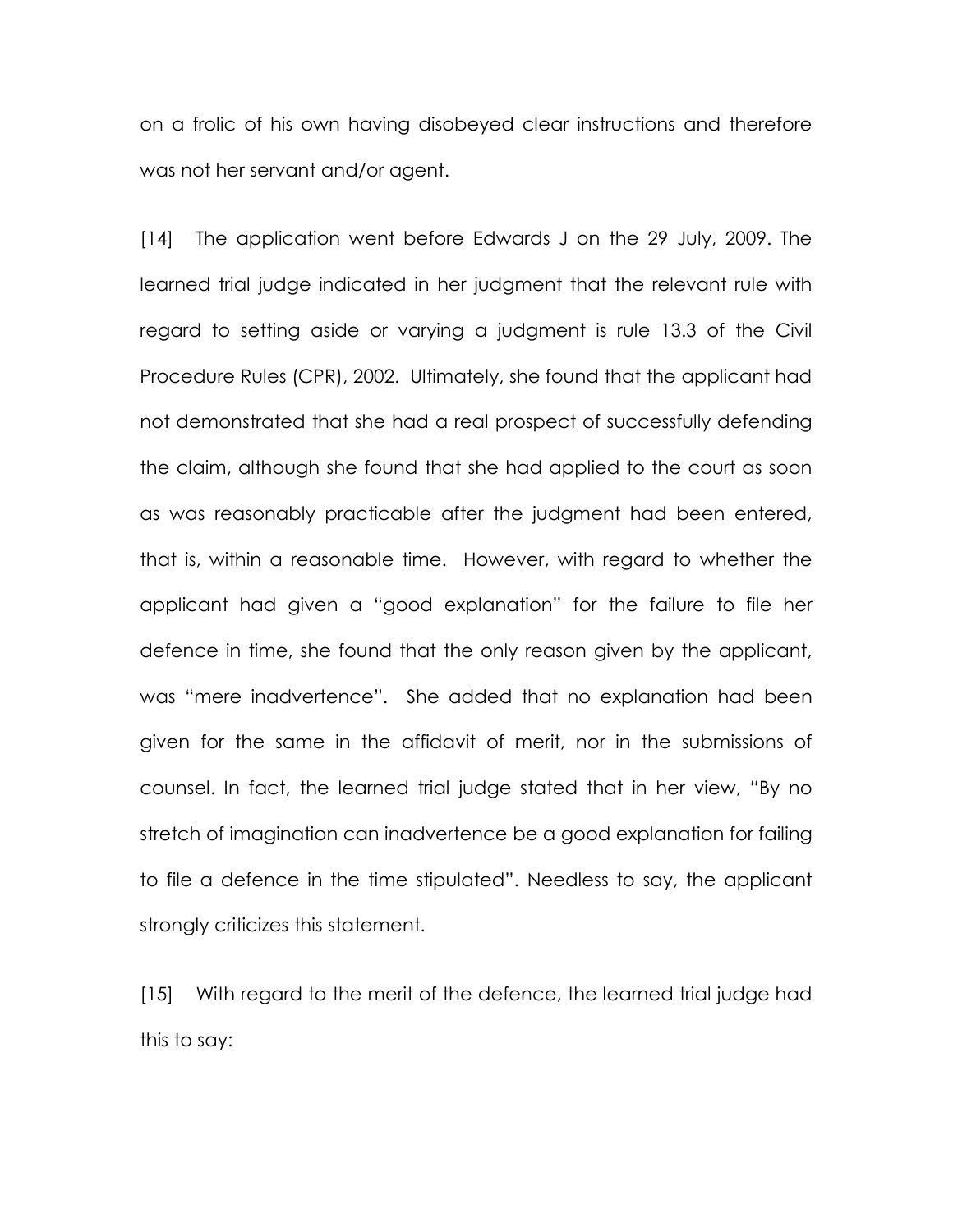"I find this defence to be gloriously vague and general in its formulation and content, both in the affidavit of merit and the draft defence attached."

The learned trial judge was concerned about the fact that the defence was supposedly a simple one alleging that the vehicle had been driven without the owner's consent and against stated instructions, yet no information had been supplied to the court in this regard. The judge noted that here were two different drivers named in the matter, one in the letter signed by the applicant and one in the police report. She was concerned that the applicant in her affidavit of 28 July, 2009 referred to the driver of the vehicle as Wayne Augustas, and claimed that he was on a frolic of his own, and in the same affidavit denied signing the letter of 1 December, 2005, D &W7, which stated the driver to be Patrick Baker, yet at the hearing of the matter before her, the applicant indicated that she had signed the letter, although not in her lawyer's office but at the insurance company. Finally, the judge concluded that the respondents had a judgment regularly obtained and it was a thing of value. The defence that was being relied on had surfaced only after protracted negotiations, and even at that late stage there was no information with regard to who the driver was and where he might be. There was also no defence, she stated to the accident itself. The applicant, she stated seemed to be "under a misunderstanding that a mere statement that a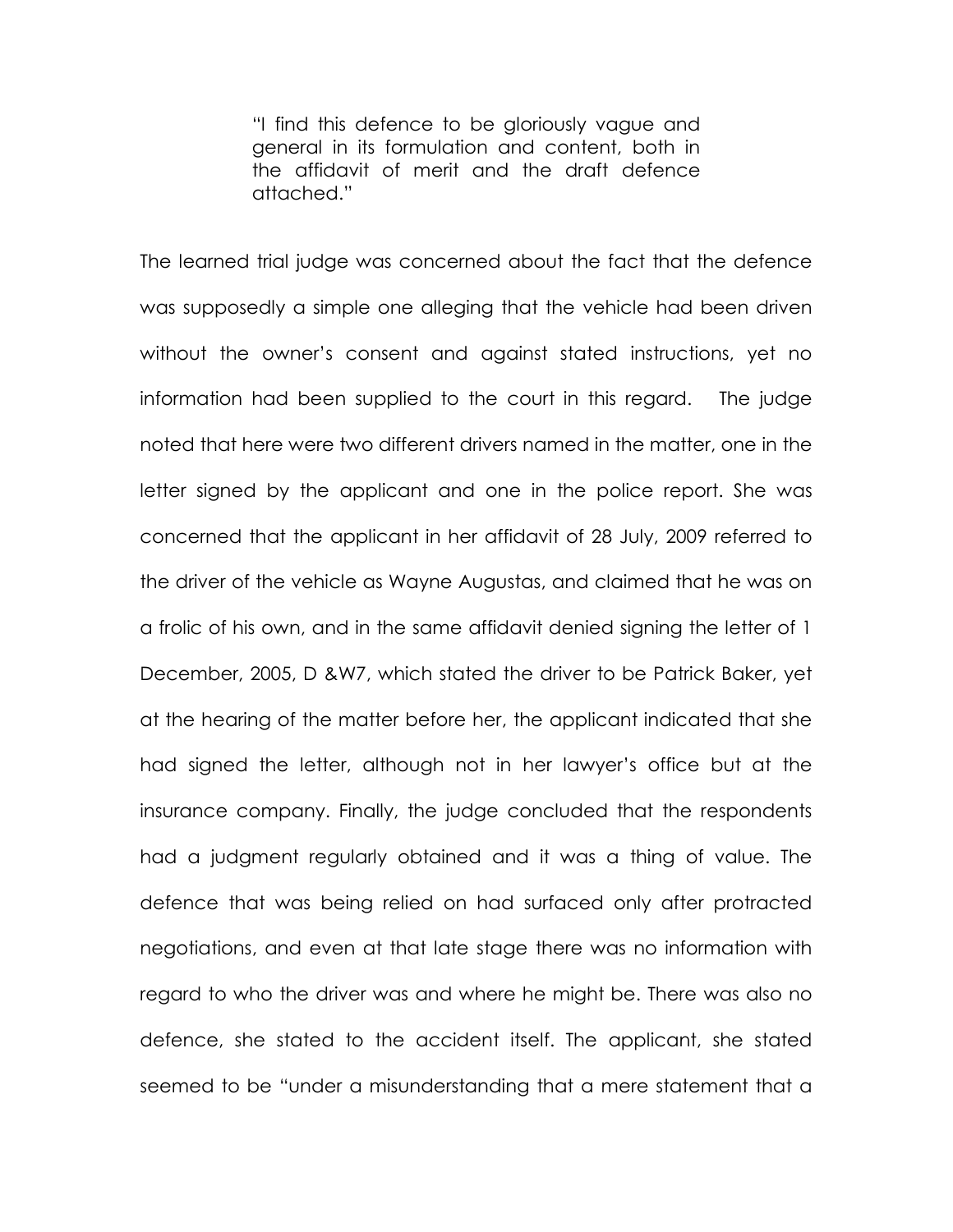driver was on a frolic of his own is sufficient defence to a claim in negligence. It is not". The application to set aside the judgment was therefore refused with costs to the respondents to be agreed or taxed.

# The application – The submissions

[16] At the hearing before me, Mr Jobson on behalf of the applicant, referred to the matters that the court should consider when setting aside a judgment entered in default of the filing of a statement of case, as set out in rule 13.3(2) of the CPR, which were also set out in the judgment of Edwards J (Ag). Rule 13.3(2) reads:

> "(2) In considering whether to set aside or vary a judgment under this rule, the court must consider whether the defendant has:

- (a) applied to the court as soon as is reasonably practicable after finding out that judgment has been entered
- (b) given a good explanation for the failure to file an acknowledgment of service or a defence, as the case may be."

He pointed out that the court had found that the applicant had complied with rule13.3(2)(a), in that, he said, the judge had found that the applicant had acted timeously. However, with regard to rule 13.3(2)(b), the applicant had failed to give a good and reasonable explanation for the failure to file her defence in time. The judge, he said had erred when she said that "mere inadvertence" was insufficient. Counsel referred to and relied on Blackstone's Civil Practice 2005, Chapter 20, on Default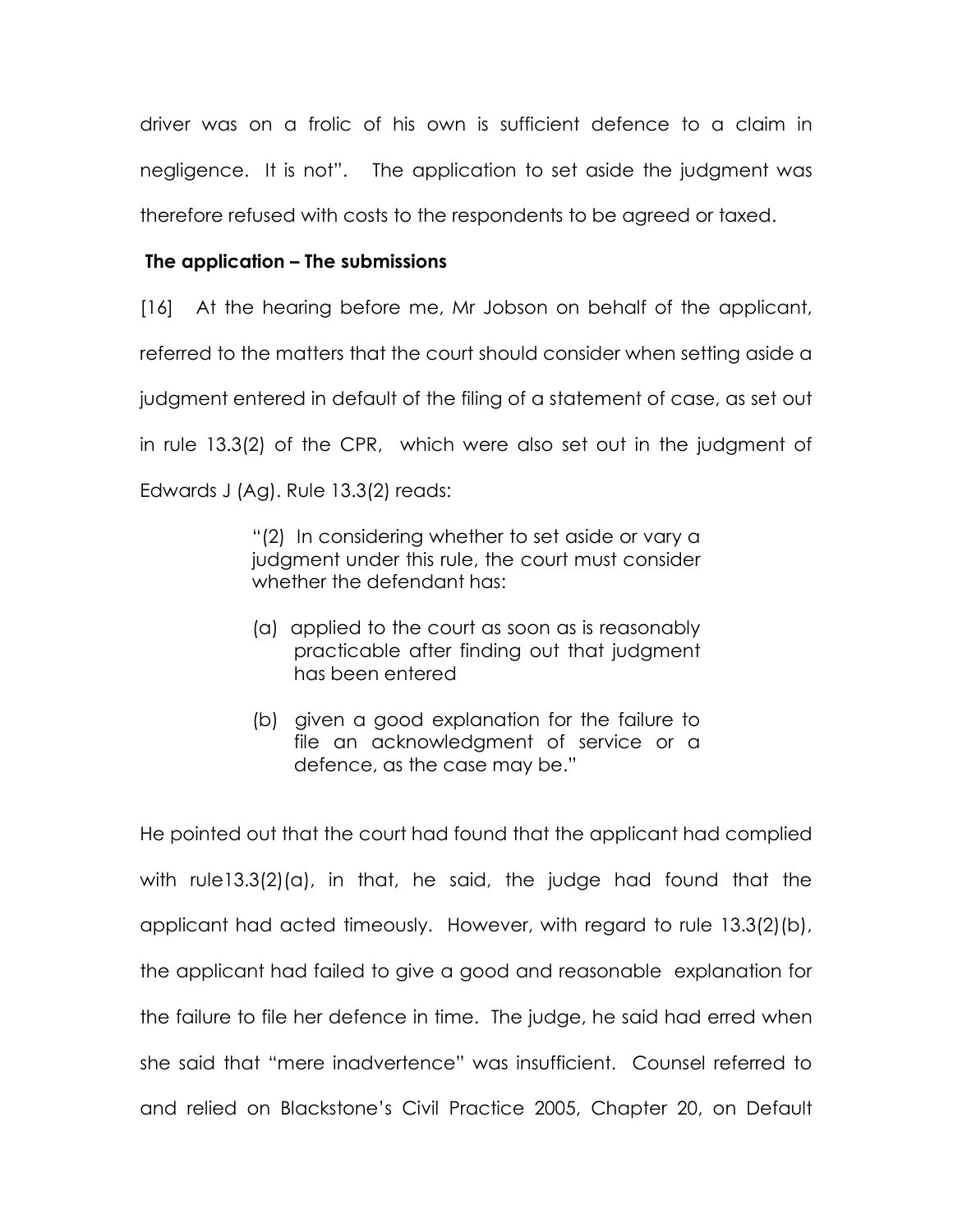Judgment, at paragraph 20.14, under the sub heading Discretion to set aside, with particular reference to the case, Law v St Margaret's Insurance

Ltd (2001) LTL 18/1/2001, which stated:

"Where the Court of Appeal allowed a judgment to be set aside despite the defendant's solicitors' procedural errors in failing to file an acknowledgment of service and in failing to ensure that the statement of truth in relation to the evidence in support of the application was signed by the right person, the overriding objective required that the default judgment be set aside in order to enable the merits of the defence to be determined."

[17. Counsel submitted that in the instant case the acknowledgment of service was filed in time and the defence had been filed although approximately 4 weeks late. However, the explanation given by the applicant of "inadvertence of the attorneys" is similar to the "procedural errors" relied on in the St. Margaret Insurance case. Indeed, the errors may be more significant in that case and the Court of Appeal set aside the judgment. Counsel indicated that in the instant case the court ought to have ruled similarly. Counsel submitted further that the learned trial judge should have focused her attention on evaluating the merits of the case in order to ascertain if the applicant had a real prospect of successfully defending the claim. In this regard he said that the judge had erred when she stated that the defence filed was too vague and/or general. He submitted that the defence that the driver was not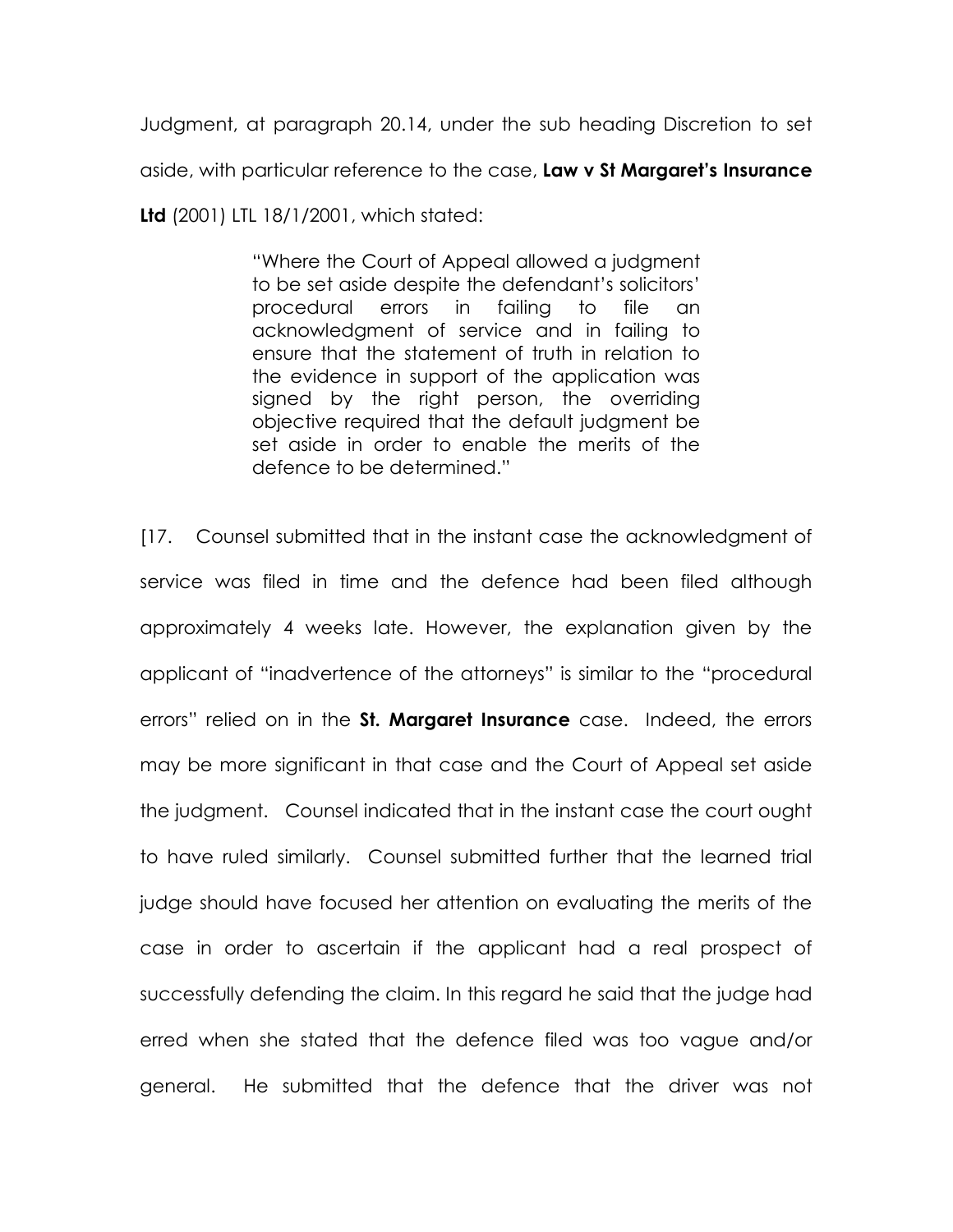authorized to drive the truck, without the owner's consent and on a frolic of his own, was sufficient information for the respondents to know the case they have to meet. He relied on the case of **Kenneth Hyman v Audley** Matthews & Anor, SCCA No. 64/2003 and The Administrator General for Jamaica v. Audley Matthews & Anor, SCCA No. 73/2003, delivered 8 November 2006, and particularly the dictum of Harrison P (as he then was) on page 6 wherein he stated:

> "His defence, denying liability, that the driver Walsh Anderson was not at the relevant time driving as his servant or his agent, relied on the well known case of Avis Rent-a-Car Ltd. v Maitland (1980) 32 W.I.R. 294 following Launchbury v Morgan (1971) 1 All ER 642. This if proven, is undoubtedly a good defence to the action."

[18] Counsel submitted that the applicant had therefore pleaded a good defence. It was not vague, and any further information required could be obtained in the discovery process. The weight and or credibility to be accorded the evidence ought to be left to the fact finder at the trial. Counsel submitted further that it was inappropriate to require the applicant's full case to be set out at this stage of the proceedings, as it is not required by the rules. The applicant had indicated a good defence, but it was filed out of time and a judgment had been entered in default of the same. The court ought in those circumstances, he submitted, to grant permission for the filing of the appeal.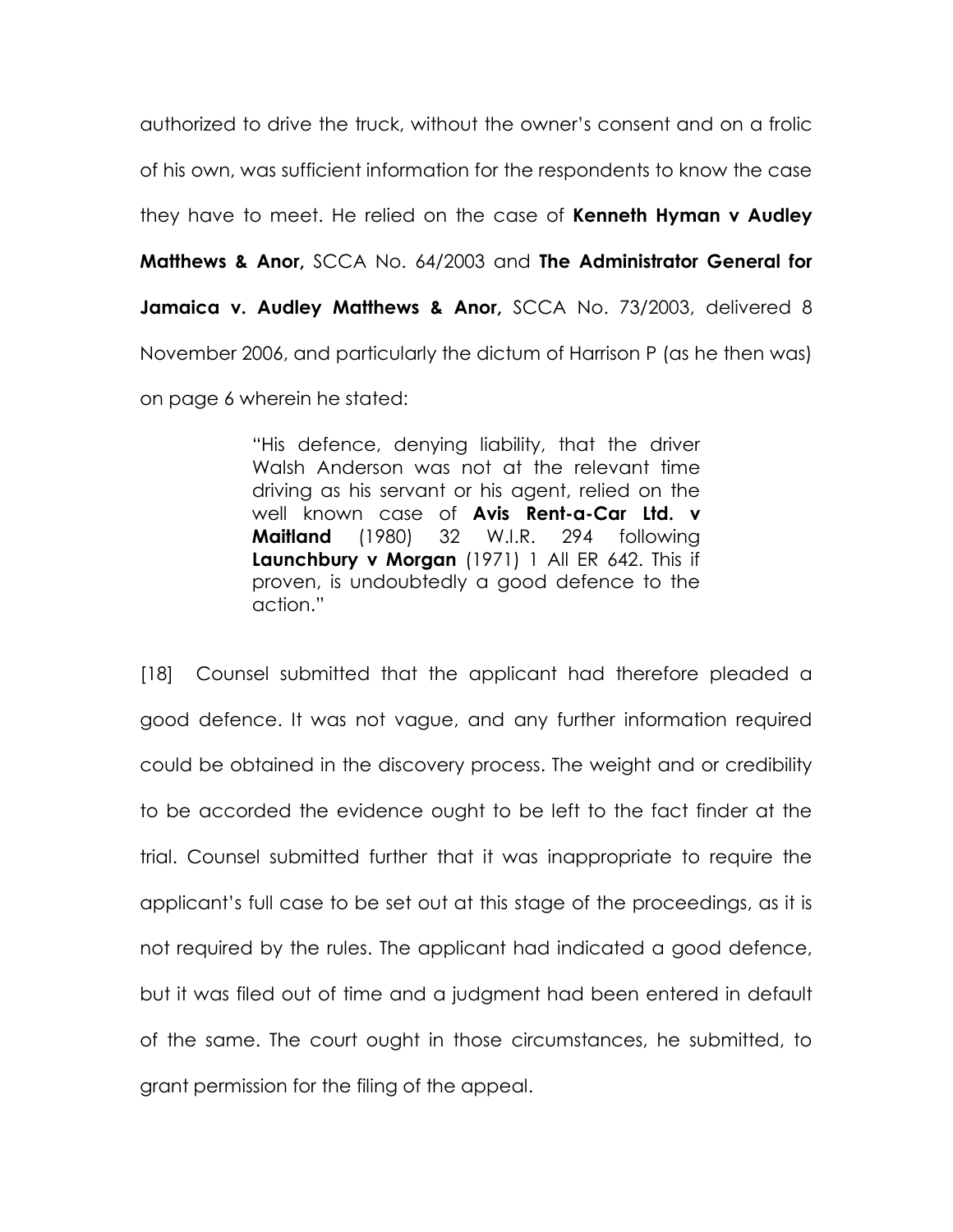[19] In reply, Ms. Sandra Johnson for the respondents submitted that the judge was exercising her discretion in circumstances where a judgment had been obtained regularly which, the learned judge had correctly stated, is a thing of value. She said on any perusal of the defence which had been filed, out of time, one would have to conclude as the learned judge did, that it was woefully inadequate. The affidavits before the court also did not give any explanation of this "alleged frolic of his own" nor did they offer any explanation as to why the applicant was saying that the driver of the applicant's vehicle was not negligent. Counsel submitted that the applicant ought not to be permitted to "blow hot and cold". Was the applicant not negligent, or was the driver of her motor truck not her servant and/or agent? Counsel submitted that the judge was entitled to form a negative view of the sincerity of the defence when the applicant had not put before the court any explanation for the inconsistencies existing with regard to the two (2) drivers. In fact the applicant herself had fuelled this disbelief as she had written the letter of 1 December, 2005, then denied that it bore her signature and then accepted at the hearing that it did. Indeed counsel said that to date the applicant has not put before the court, even in this application, who was the driver of her truck at the material time. She has not even said that she does not know who he was, so she must be taken to have that knowledge and without any other explanation, must be taken to be vicariously liable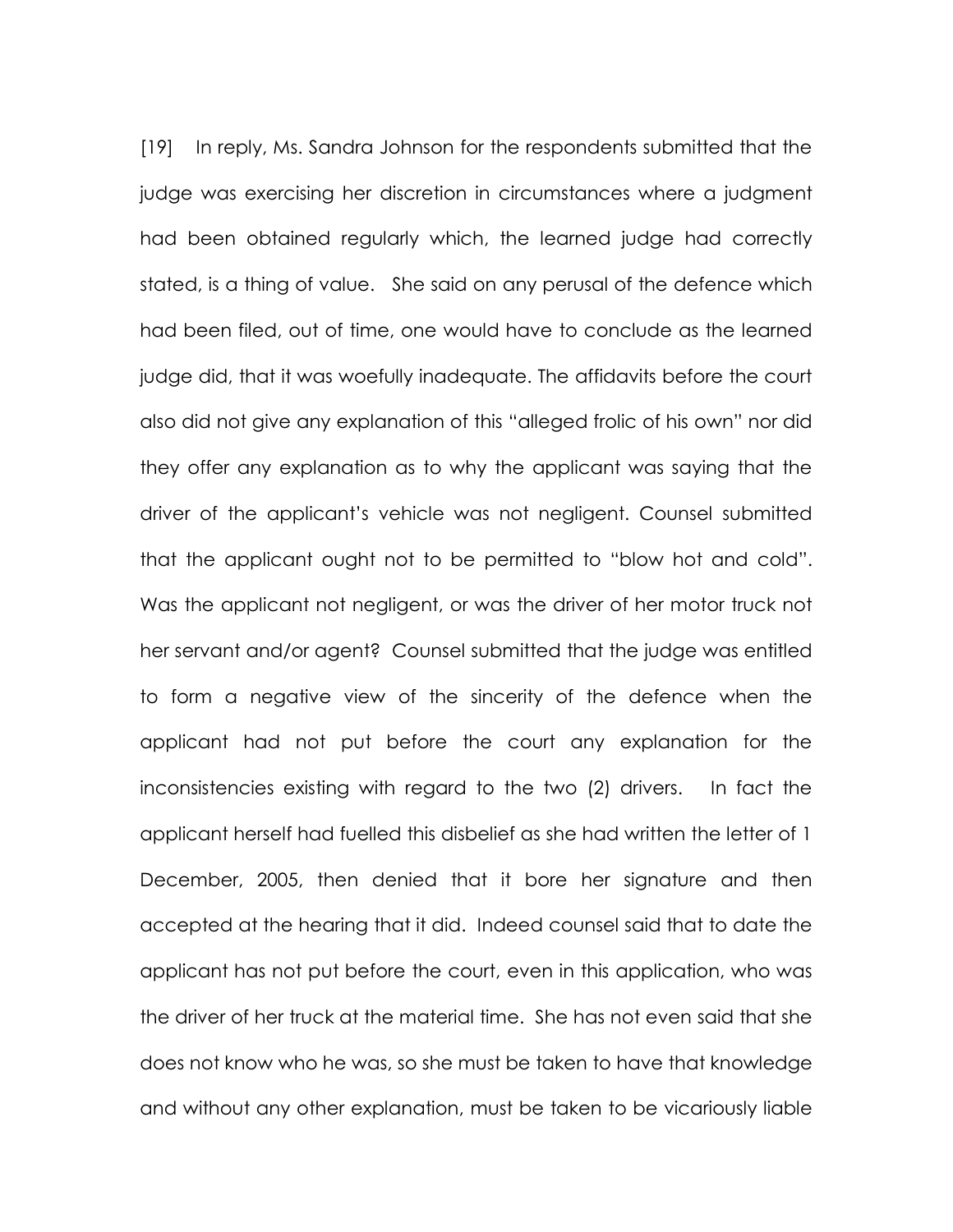for the negligent driving of the vehicle at the material time. Further, counsel said this is a case where the parties had been in protracted negotiations for a considerable period of time. The applicant therefore ought to have had all information by the time of the suit and certainly by the time that the defence ought to have been filed and /or the application to set aside the judgment when entered.

[20] Counsel conceded that the inadvertence of attorneys could in certain instances be a good explanation for the delay in not being in compliance with the rules, however, in this case, it is clear that was not all that the judge considered. In fact, the judge set out the basis for the exercise of her discretion, which counsel submitted cannot be faulted. Counsel further submitted that the **Hyman** case is inapplicable to the instant case as the facts that supported the "good defence" in the Avis case, referred to in the judgment of the learned President, are entirely dissimilar to the facts in this case, as there has not been any suggestion of the motor truck being on rental. Counsel also drew my attention to paragraphs 20.13, and 20.14 in the Blackstone's Civil Practice, 2005 and in particular, the case of International Finance v Utexafrica sprl (2001)CLC 1361, where it was stated that "the test in CPR, r. 13.3 (1)(a), of having a real prospect of success means that the prospects must be better than merely arguable." Also, in the case of **E.D and F. Man Liquid Products Ltd v** Patel (2003) EWCA Civil 472, [2003] CPLR 384, the Court of Appeal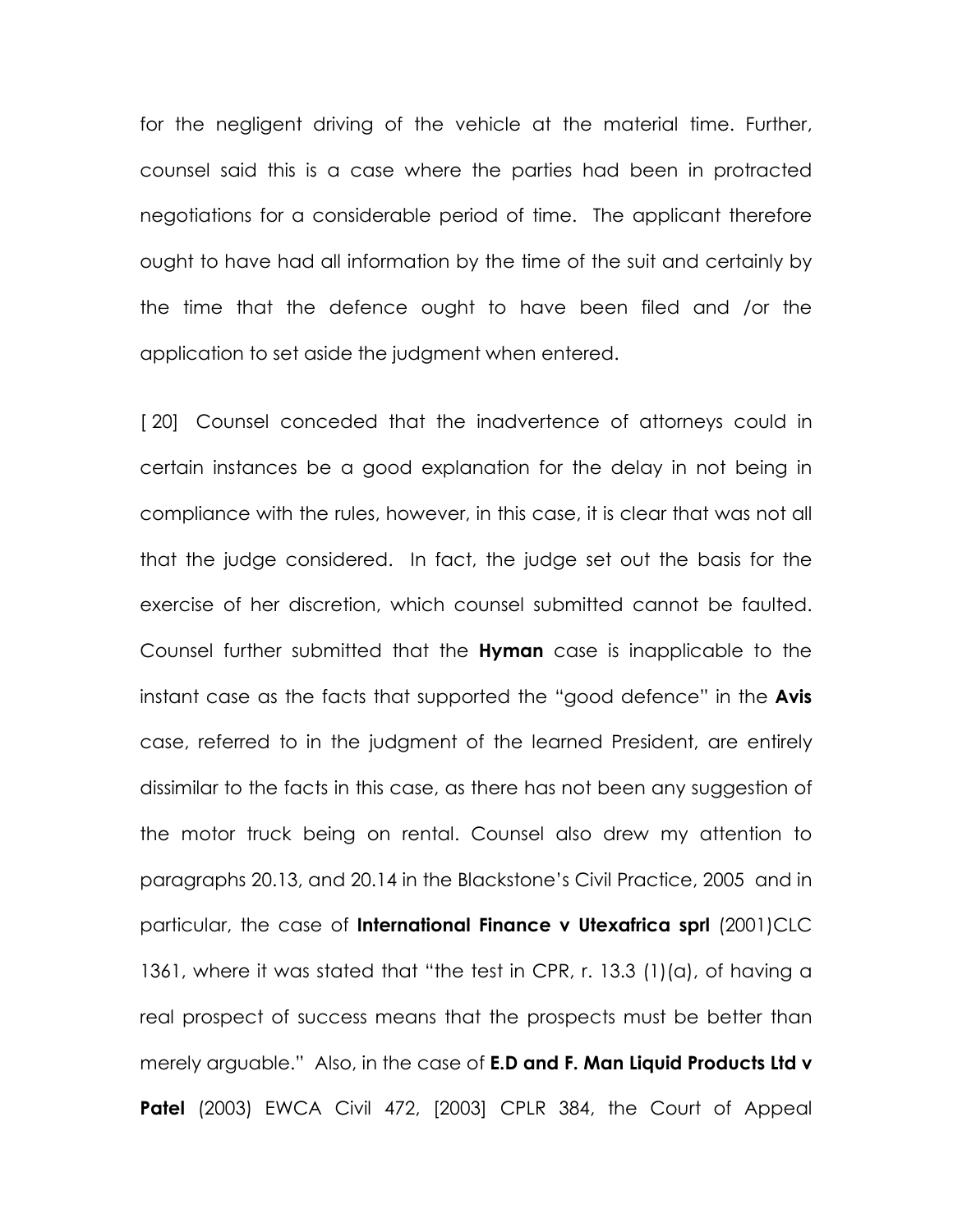confirmed this proposition and that the test is higher than it was under RSC, order 14. In **Rahman v Rahman** (1999) LTL  $26/11/99$  the court considered the nature of the discretion to set aside a default judgment under CPR, r.13.3. It concluded that the elements the judge had to consider were the nature of the defence, the period of delay (i.e. why the application to set aside had not been made before), any prejudice the claimant was likely to suffer if the default judgment was set aside, and the overriding objective."

[21] It was submitted that there was information in relation to the prejudice suffered by the respondents before the learned trial judge on which she could have acted. Counsel therefore submitted finally that the applicant had failed to satisfy the threshold before the learned judge and had no real chance of success on appeal and the application for permission to appeal ought to be refused.

[22] In response, Mr Jobson said that the **Rahman** case spelt out different aspects of the overriding objective, which he said required the court to find justice, which meant allowing the case to be tried on its merits. Also, he submitted, it is possible that the driver of the truck may not have been known to the applicant, as she may only have obtained that information much later, and the obligation of the applicant is merely to defend herself.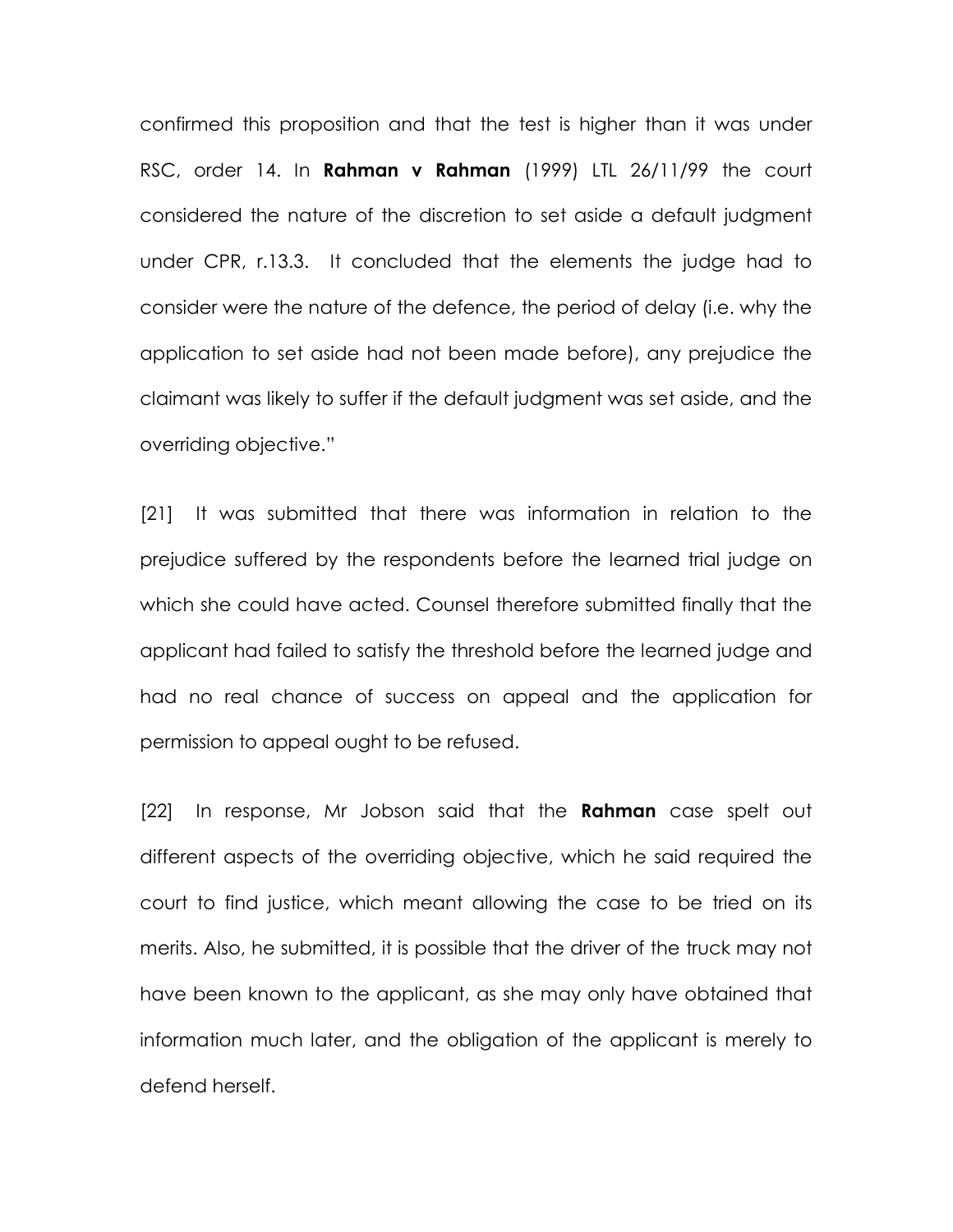#### **Discussion**

[23] Rule 13.3 of the CPR governs cases, as its sub title suggests, where the court may set aside or vary default judgments. In September 2006, the rule was amended and there are no longer cumulative provisions which would permit a "knock-out blow" if one of the criteria is not met. The focus of the court now in the exercise of its discretion is to assess whether the applicant has a real prospect of successfully defending the claim, but the court must also consider the matters set out in 13.3(2) (a) & (b) of the rules. It is important to note however that on appeal, the court ought not to review the entire application and evidence which was before the trial judge to see whether the court would have exercised its discretion differently. The court ought only to interfere with the decision of the single judge in the exercise of her discretion, if she was plainly wrong. The court must assess if the judge has misunderstood the principles of law or applied the correct principles wrongly. I will therefore proceed within the guidelines of this legal framework.

[24] In my view the learned judge demonstrated that she was applying the provisions of rule13.3 of the CPR, although it may not have been as clear as it could have been that the primary consideration is that set out in rule13.3(1). Rule 13.3 states as follows:

> "(1) The court may set aside or vary a judgment entered under Part 12 if the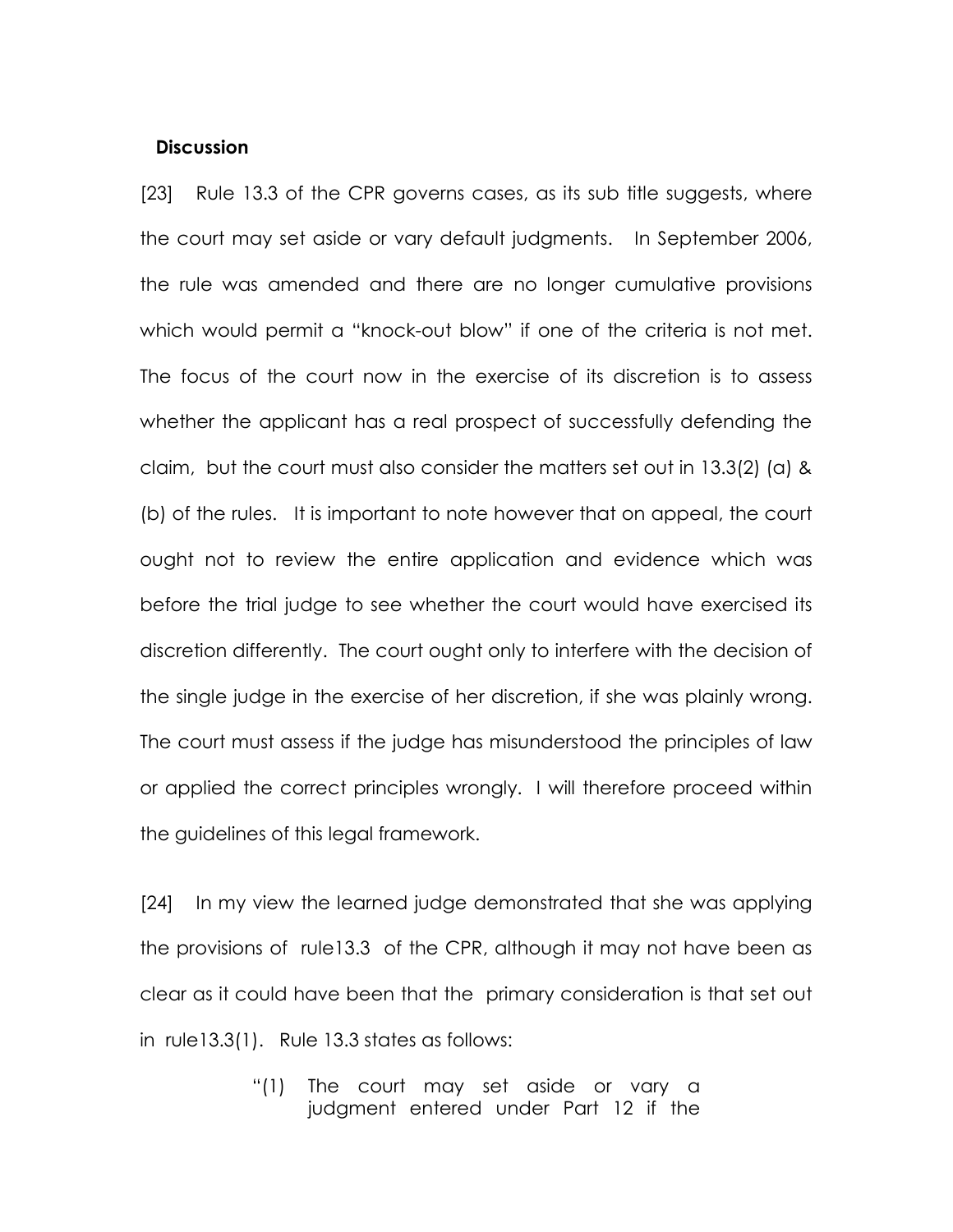defendant has a real prospect of successfully defending the claim.

- (2) In considering whether to set aside or vary a judgment under this rule, the court must consider whether the defendant has:
	- (a) applied to the court as soon as is reasonably practicable after finding out that judgment has been entered.
	- (b) given a good explanation for the failure to file an acknowledgement of service or a defence, as the case may be.
- (3) Where this rule gives the court power to set aside a judgment, the court may instead vary it."

[25] Notwithstanding that however, the judge did set out her several concerns, particularly since the accident had taken place many years ago on 18 November, 2004. In spite of the passage of time, the applicant had still not provided the court with the following information:

(1) Who was the driver of the applicant's motor truck at the

relevant time?

 (2) How did that person gain access to the said motor truck so that they could have been involved in an accident on Point Road in the parish of Hanover?

 (3) Details of the alleged negligence of the 1st respondent, as he has claimed that his vehicle was stationary on the soft shoulder due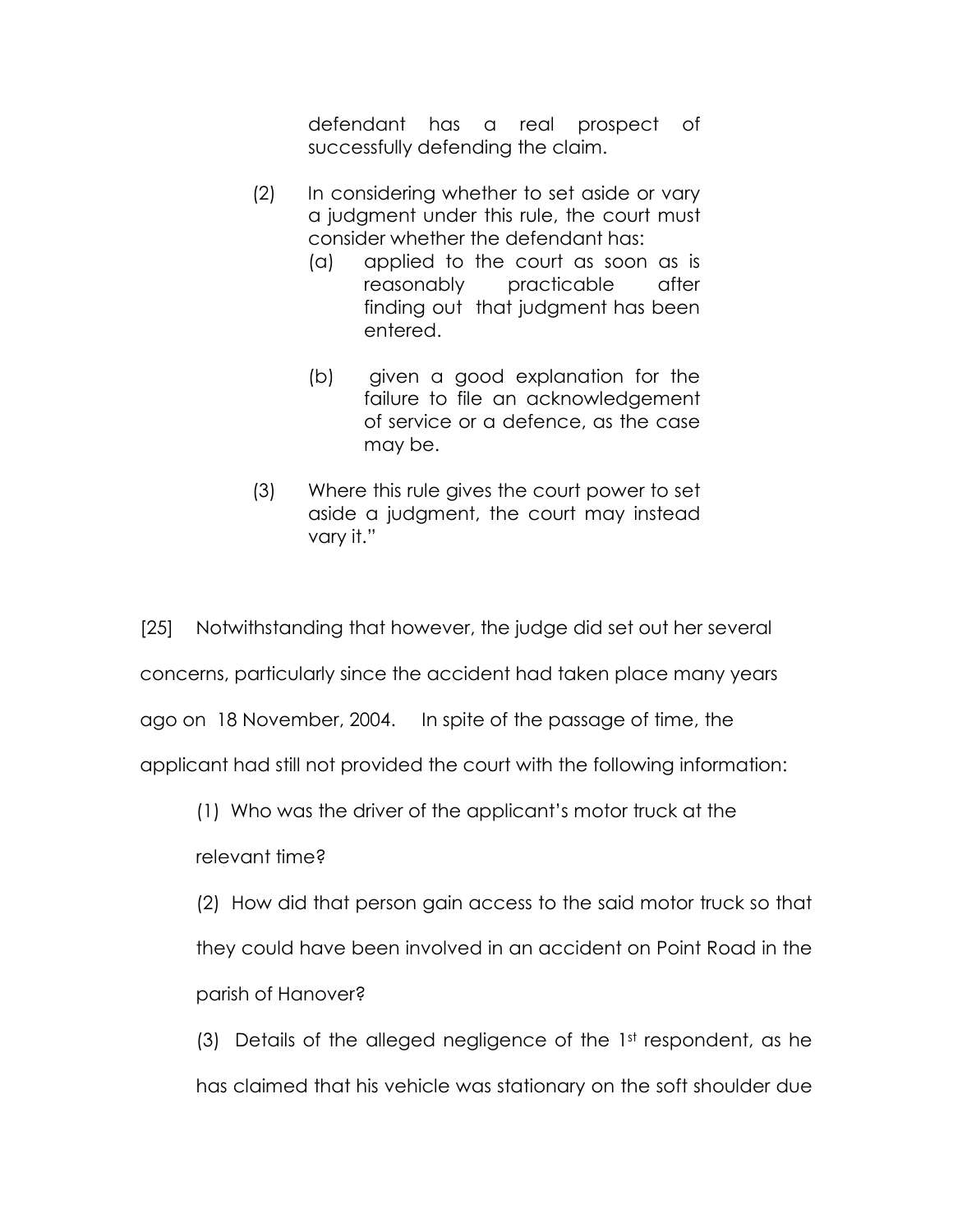to the thick smoke on the road which had decreased visibility when his vehicle was struck in the rear. One would have expected that if the applicant is denying negligence on the part of her driver, even though not a servant and/or agent, particulars of the negligence alleged on the part of the 1st respondent would have been set out.

[26] I accept the submissions of counsel for the respondents that at some point in time the applicant must have expected that the court would wish to know what her case really was. I do not accept counsel for the applicant's position that the applicant is not required to put her full case before the court at this stage, that the information with regard to the driver can be supplied at discovery ,and that she is only required to put forward such information as she believes is necessary to defend herself. In my view, those days of filing statements of case which are obscure and vague are long gone. Under the new regime, a defendant must set out all the facts on which she relies to dispute the claim - (Rule10.5 (1)). The rules also require that where the defendant denies any allegation in the claim or particulars of claim, she must state her reasons for doing so and if she intends to prove a different version of events from that of the claimant then her own version must be set out in the defence. (Rule10.5 (a) & (b)). The rules also state that the defendant may not rely on any allegation or factual argument which is not set out in the defence, but which could have been, unless the court gives permission. (Rule10.7).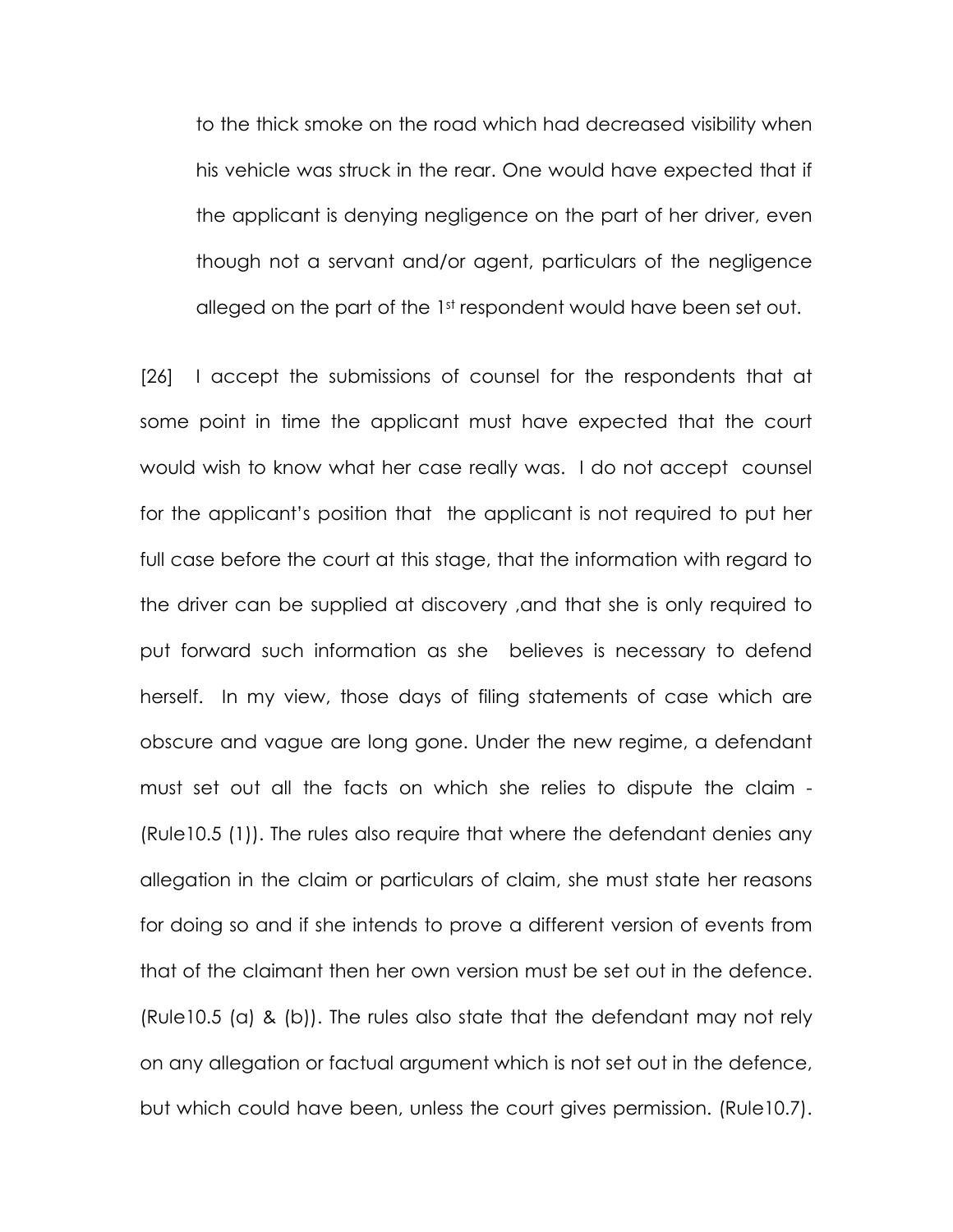Further the applicant was before the court trying to set aside a judgment that had already been entered against her. The burden was on her therefore to convince the judge that she had a real prospect of successfully defending the claim. The question one must ask is how could she expect to do so by withholding information from the court, or failing to endeavour to obtain information which was relevant to her application and to her case.

[27] Additionally, the applicant was also faced with the allegation of attempting to mislead her insurance company with a named driver, not in the police report, who was to substitute the driver in the report and whom the insurance company was alleging had no driver's licence, which would therefore impugn the indemnity of the insured. It was therefore incumbent on her to place as much information as possible before the court in order for the court to exercise its discretion in her favour. This she failed to do to her peril. I accept the dicta in the cases in paragraphs 20.13 and 20.14 of the Blackstone's Civil Practice, referred to above that the test applicable to the threshold of having a real prospect of success means that the prospects must be better than merely arguable. The case put forward by the applicant appears unarguable.

[28] Neither party referred to the Privy Council case of **Clinton Bernard v** the Attorney General of Jamaica PC Appeal No. 30/2003 delivered 7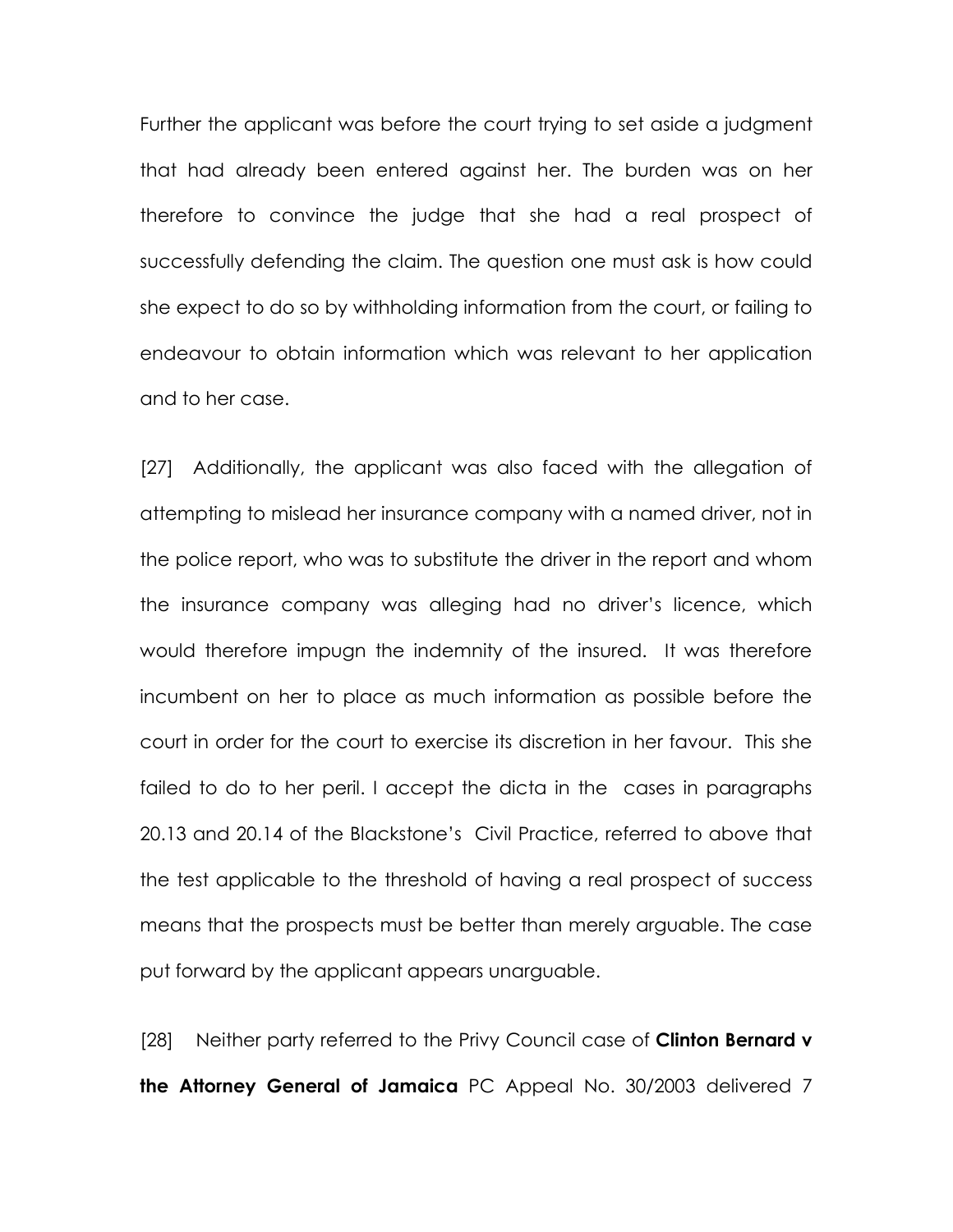October, 2004, where the law lords addressed the question of vicarious liability, applicable to this case, and in referring to the House of Lords case of Lister v Hesley Hall Ltd (2002) 1 AC 215, the law lords stated that the relevant question which must be asked is "…. whether the warden's torts were so closely connected with his employment that it would be fair and just to hold the employers vicariously liable". The law lords went on to say that:

> "The correct approach is to concentrate on the relative closeness of the connection between the nature of the employment and the particular tort, and to ask whether looking at the matter in the round it is just and reasonable to hold the employers vicariously liable. In deciding this question a relevant factor is the risks to others created by an employer who entrusts duties, tasks and functions to an employee…… "

Lord Steyn, who delivered the decision of the Board, commented that throughout the judgments recently given on this area of the law, "there is an emphasis on the proposition that an employer ought to be liable for a tort which can fairly be regarded as a reasonably incidental risk to the type of business he carried on". Finally, in paragraph 23 of the judgment, he referred to Lord Millet's observation in Lister, where he stated that it is by itself, "no answer to say that the employee was guilty of intentional wrongdoing, or that his act was not merely tortuous but criminal, or that he was acting exclusively for his own benefit, or that he was acting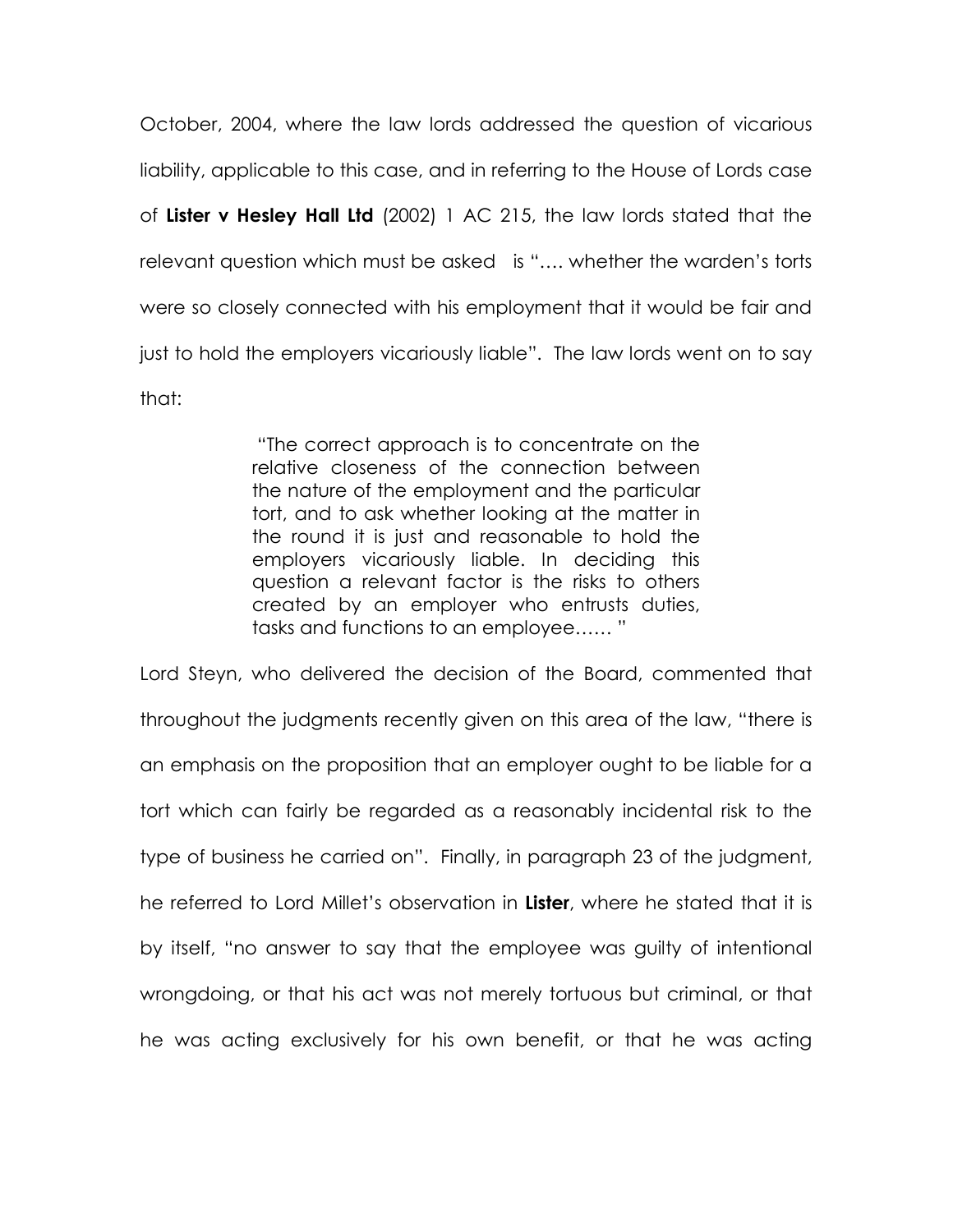contrary to express instructions, or that his conduct was the very negation of his employer's duty".

[29] In this case the applicant has introduced "the risk of the wrong", as her vehicle was in the custody of someone who was using the same in a manner which appeared to be dangerous to others and by which use she must be considered closely connected to the wrong which occurred. The applicant has attempted to allege that the driver was on a frolic of his own, and acting contrary to instructions, but this is no answer, as the driver had her vehicle with her keys, she had not reported the vehicle stolen and after 5 years has failed to place any information before the court for the court to exercise a discretion in her favour. I cannot therefore see how the applicant could endeavour in these circumstances to show that the learned judge was plainly wrong, and I would hold that the applicant has not shown any real chance of success on appeal.

[30] There is just one other matter that I must comment on however that is, the statement made by the learned trial judge that, "by no stretch of imagination can inadvertence be a good explanation for failing to file defence in the time stipulated". The fact is that there are many cases in which the litigants are left exposed and their rights infringed due to attorneys errors made inadvertently, which the court must review. In the interests of justice, and based on the overriding objective, the peculiar